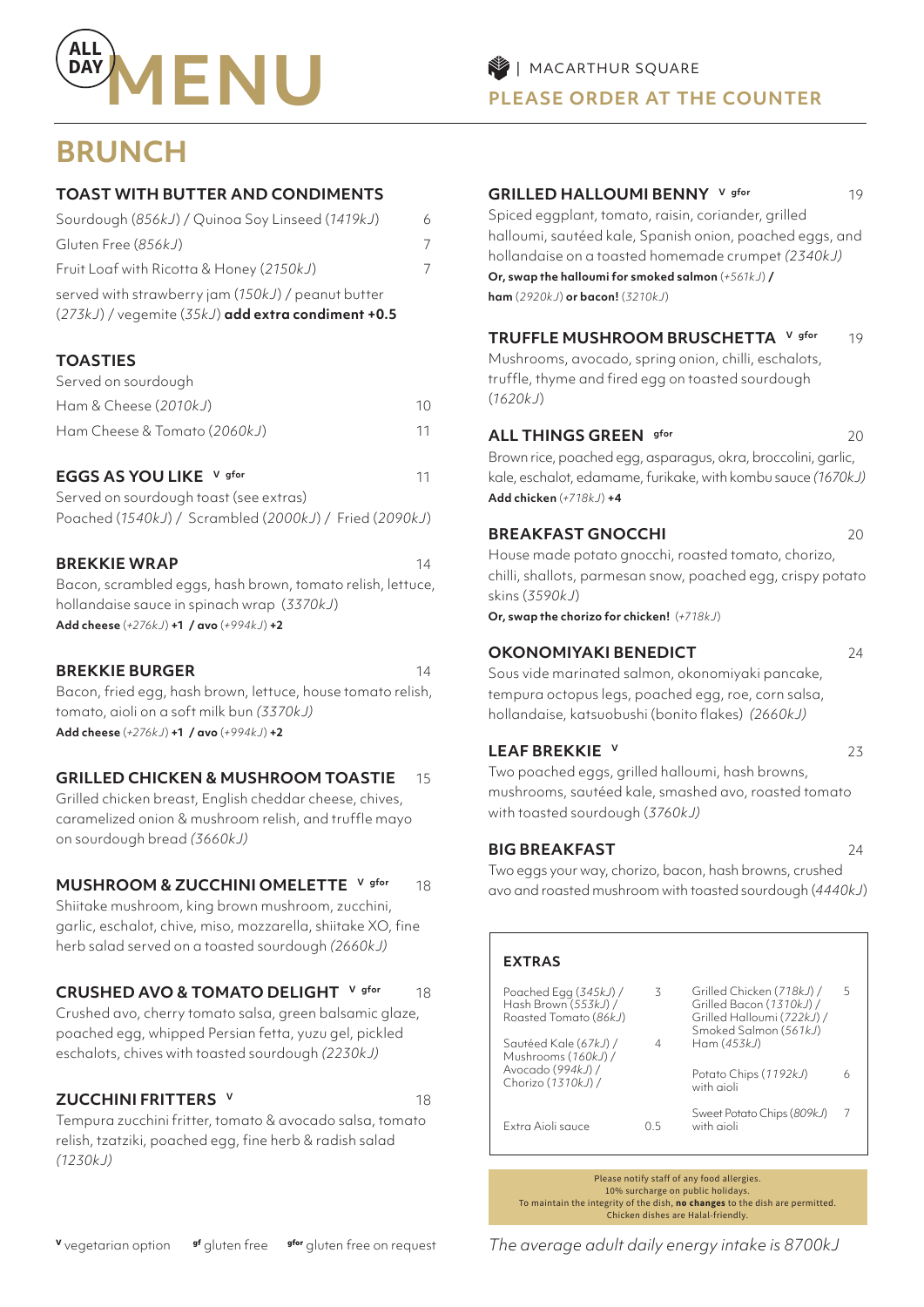

## **BURGERS & SANDWICHES**

**B.L.A.T.** gfor 14

Bacon, lettuce, smashed avo, tomato, house sweet chilli mayo on sourdough *(1678kJ)*  **Add chips** (*+1192kJ*) **+4**

### **PERI PERI CHICKEN WRAP** 15

Grilled marinated chicken breast, cucumber, corn, onion, lettuce, tomato, house peri peri mayo on a spinach tortilla *(2400kJ)*  **Add chips** (*+1192kJ*) **+4**

### **CHICKEN FAJITA WRAP** 15

Grilled marinated chicken, mixed peppers, onion, avocado, lettuce, tomato, melted mozzarella cheese, peri peri mayo on a spinach wrap *(1940kJ)* **Add chips** (*+1192kJ*) **+4**

### **CHICKEN SCHNITZEL WRAP** 15

Panko crumbed chicken breast fillet, lettuce, avo, tomato, English cheddar cheese, sweet chilli mayo on a spinach wrap *(3240kJ)*  **Add chips** (*+1192kJ*) **+4**

### **CRISPY FRIED CHICKEN BURGER** 19

Crispy fried chicken fillet, lettuce, coleslaw, kewpie mayo, Japanese BBQ sauce on a soft milk bun with chips *(5090kJ)*

### **GRILLED WAGYU BEEF CHEESEBURGER** 20

Wagyu beef patty, house tomato relish, lettuce, tomato, melted cheddar cheese, sour pickles, tempura onion ring, special burger sauce served on a milk bun with chips *(6280kJ)* 

### LEAF BURGER Vegan 22

Grilled HARVEST GOURMET ® Plant-based patty, caramelized onion & mushroom relish, lettuce, tomato, jalapeno guacamole, plant based smokey chipotle mayo served on a whole wheat bun with chips *(3690 kJ)*

# **SALADS**

### **ROASTED PUMPKIN SALAD V** 19

Roasted pumpkin, pepita seeds, whipped Persian fetta, tomato, avo, salad leaf, roasted Spanish onion, balsamic glaze *(2300kJ)* 

| <b>Add avo</b> (+994kJ) .    | +4 | Add chicken $(+718kJ)$       | +5 |
|------------------------------|----|------------------------------|----|
| <b>Add halloumi</b> (+722kJ) |    | Add smoked salmon $(+561kJ)$ | +5 |

### **ROASTED CAULIFLOWER VEGAN BOWL V gf** 19

Braised cauliflower, roasted mushrooms, harvest corn, roasted pumpkin, quinoa, edamame, tahini dressing *(1370kJ)* 

### **PLEASE ORDER AT THE COUNTER**

### **GRILLED CHICKEN SALAD** <sup>gf</sup> 21

Grilled chicken breast, green apple, onion, quinoa, avocado, soft boiled egg, carrots, shredded green coral lettuce, parmesan snow, honey mustard dressing *(1990kJ)*

# **MAINS**

### **CHICKEN SCHNITZEL** 21

Panko crumbed chicken breast fillet, cabbage slaw, chips, and creamy mushroom sauce *(3780kJ)* 

### **FISH & CHIPS** 20

Crispy battered flathead fillets, chips and tartar sauce *(3330kJ)* 

### **SALMON RICE BOWL** 25

Teriyaki marinated salmon, brown rice, edamame, avo, greens, kewpie mayo, furikake, chives *(3850kJ)* 

### **MUSHROOM RISOTTO V** 24

Shitake mushroom, king brown mushroom, porcini mushroom, miso, eschalots, chives, garlic, parmesan snow, truffle butter *(2550kJ)*  **Add chicken** (*+718kJ*) **+4**

### **PRAWN SPAGHETTI** 27

Pan-seared prawns, eschalots, chilli, roasted cherry tomatoes, garlic, chives, shellfish bisque, squid ink spaghetti *(2060kJ)*

# **SWEET**

### **BERRIES & NUTS PANCAKE V** 19

Seasonal berries, vanilla ice cream, mixed caramelized nuts, toasted coconut, whipped vanilla ricotta and genuine maple syrup *(3980kJ)* 

**Add extra ice cream** (*+645kJ*) **+3**

### **BELGIAN WAFFLE V** 19

Seasonal berries, açaí compote, vanilla ice cream, pistachio, whipped vanilla ricotta, Belgian chocolate sauce *(3260kJ)* **Add extra ice cream** (*+645kJ*) **+3**

| <b>KID'S MENU</b><br>Served with Kid's AJ (+480kj)              |    |
|-----------------------------------------------------------------|----|
| Kid's Brekkie<br>Scrambled egg, hash brown, with toast (1590kJ) | 10 |
| Kid's Chicken Nuggets<br>With chips, tomato sauce (2650kJ)      | 10 |
| Kid's Fish & Chips $(2200kJ)$                                   | 10 |

Please notify staff of any food allergies. 10% surcharge on public holidays. To maintain the integrity of the dish, **no changes** to the dish are permitted. Chicken dishes are Halal-friendly.